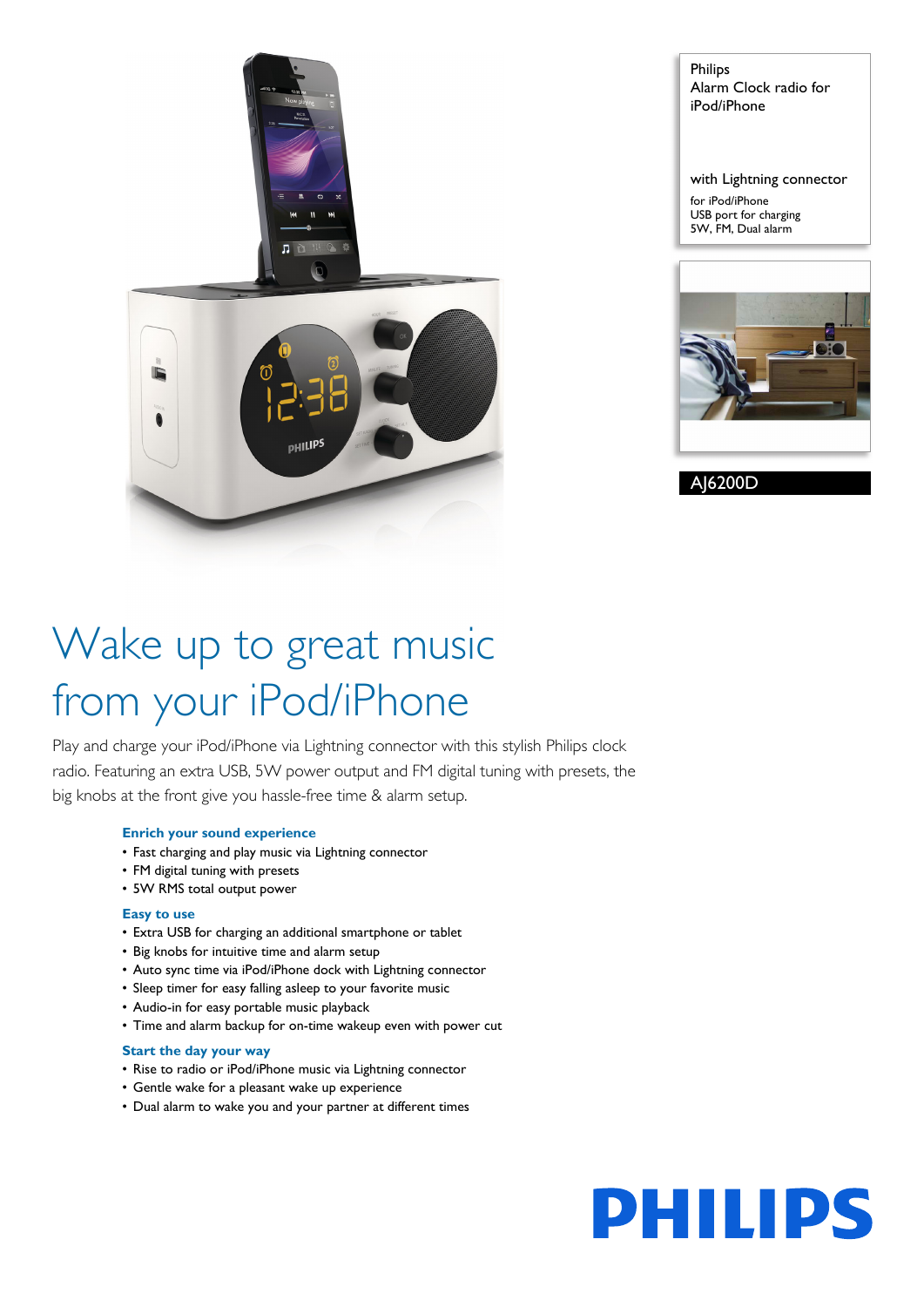## **Highlights**

## **Play and charge via Lightning**



Enjoy your favorite music while charging your iPod/iPhone via the new Lightning connector! Just dock it directly on the speaker to play your hand-picked tunes in superb sound. It also charges your device quickly while playing, so you don't have to work about the battery running out.

## **FM digital tuning with presets**



Digital FM radio offers you additional music options to your music collection on your Philips audio system. Simply tune into the station that you want to preset, press and hold the preset button to memorize the frequency. With preset radio stations that can be stored, you can quickly access your favorite radio station without having to manually tune the frequencies each time.

## **Additional USB**

Extra USB for charging an additional smartphone or tablet

## **Big knobs at the front**

Big knobs for intuitive time and alarm setup

## **Auto sync time**

Auto sync time via iPod/iPhone dock with Lightning connector

## **Time and alarm backup**

When there is a power failure, this intelligent clock will still maintain and keep its reliable time and your settings. The scheduled alarm remains active even when its display is off - all thanks to a pre-installed battery. When the power comes back on, there is no need to adjust the clock or reinstate settings. More amazingly, even if power supply is not restored, the battery provides enough energy for the buzzer to go off at the alarm time you have set - making sure you never wake up late.

## **Dual alarm**



The Philips audio system comes with two alarm times. Set one alarm time to wake you up and the other time to wake up your partner.

## **Gentle wake**



Start your day right by waking up gently to a gradually escalating alarm volume. Normal alarm sounds with a preset volume are either too low to wake you up or are so uncomfortably loud that you are rudely jolted awake. Choose to wake up to your favorite music, radio station or buzzer alarm. Gentle wake's alarm volume gradually increases from subtly low to reasonably high in order to gently rouse you.

## **Sleep timer**



Sleep timer lets you decide how long you want to listen to music, or a radio station of your choice, before falling asleep. Simply set a time limit (up to 1hour) and choose a radio station to listen to while you drift off to sleep. The Philips radio set will continue to play for the selected duration and then automatically switch to a power-efficient and silent stand-by mode. Sleep Timer lets you fall asleep to your favourite radio DJ without counting sheep, or worrying about wasting power

## **AUDIO-IN (3.5mm)**



Make one easy connection and enjoy all your music from portable devices and computers. Simply plug your device to the AUDIO-IN (3.5 mm) port on your Philips set. With computers, the connection is typically made from the headset output. Once linked, you can enjoy your entire music collection directly, on a set of superior speakers. Philips simply delivers better sound.